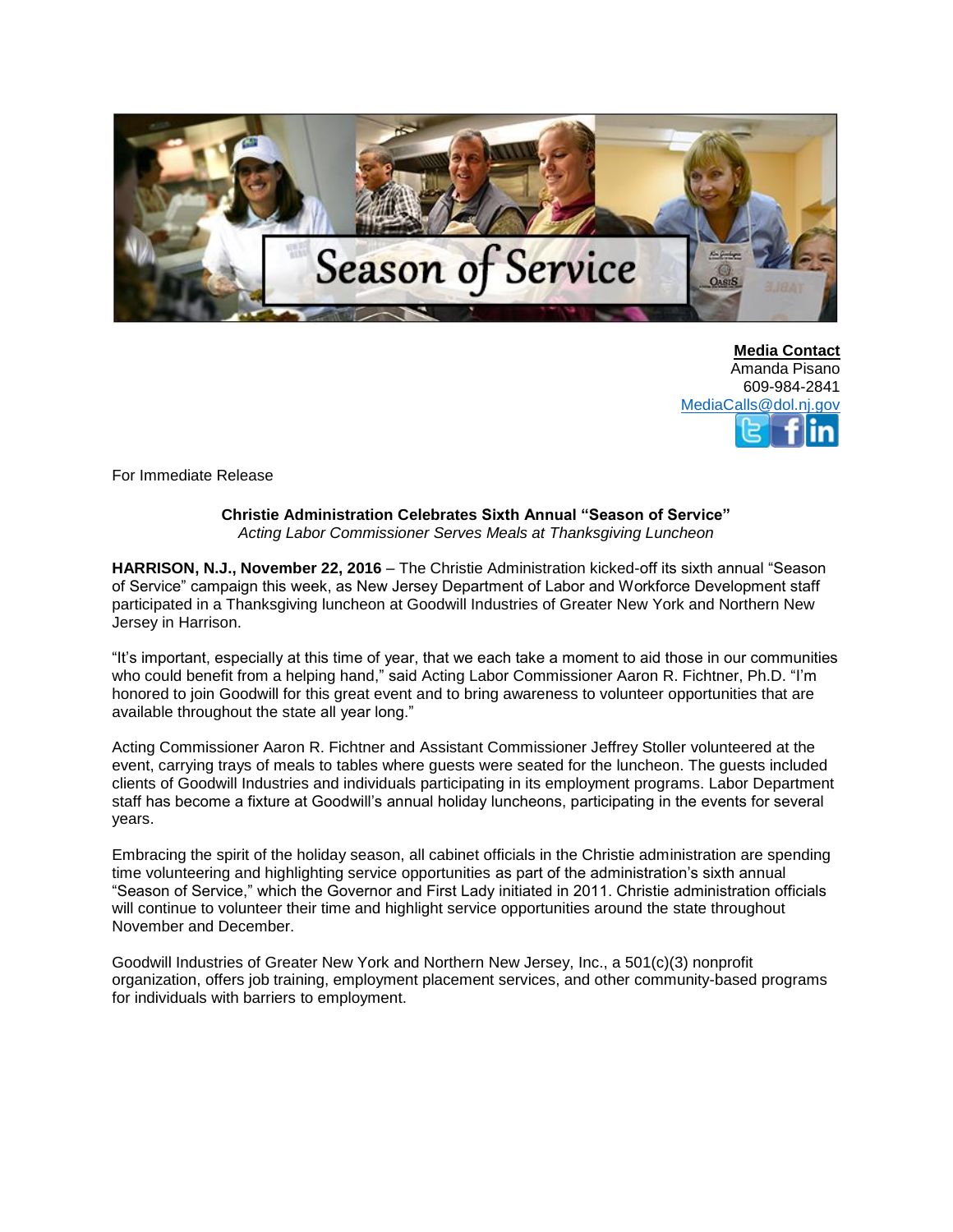

Acting Labor Commissioner Aaron Fichtner serves a meal to a client of Goodwill Industries of Greater New York and Northern New Jersey at the organization's Thanksgiving luncheon in Harrison.